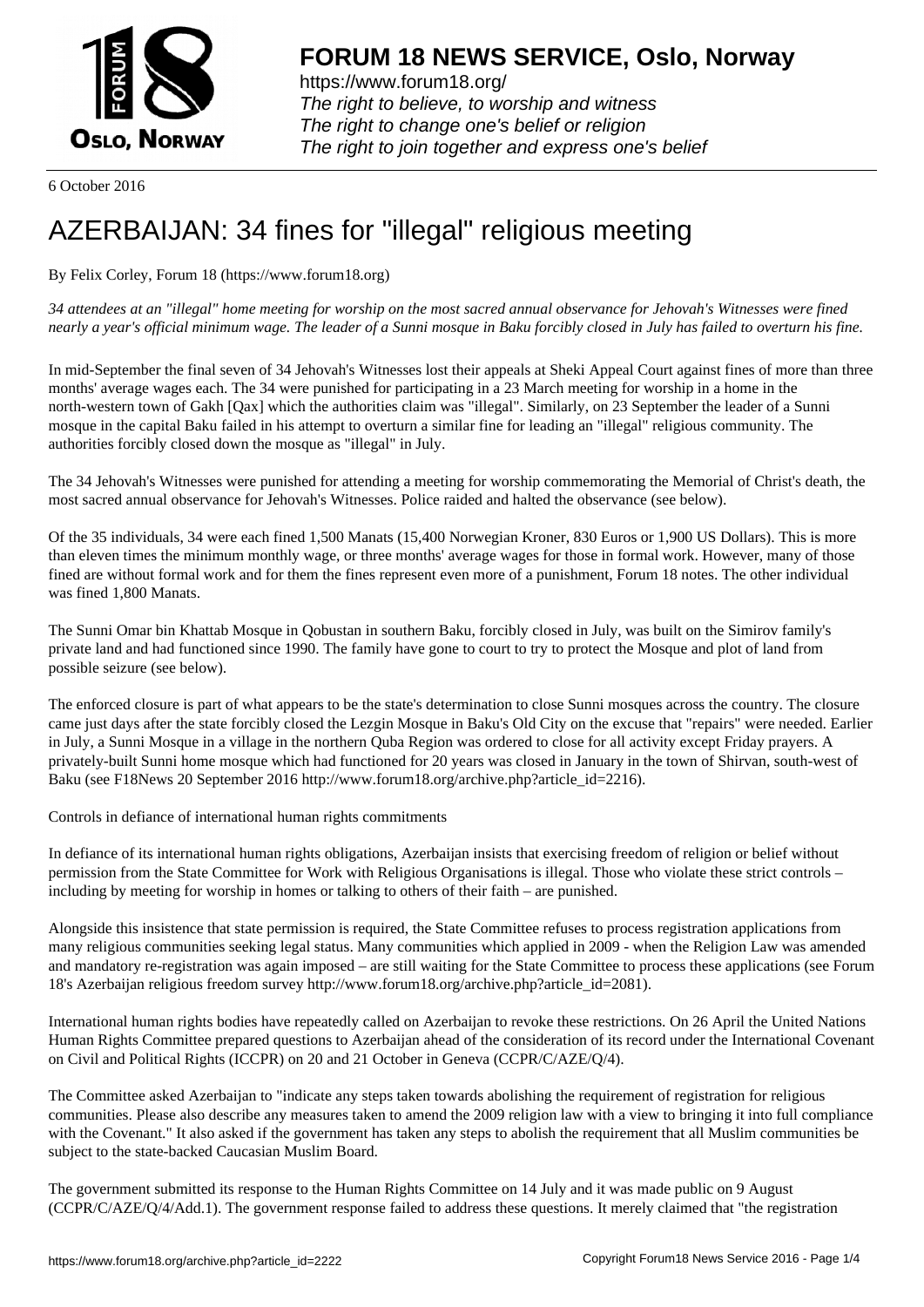applications. The contractions of the contractions of the contractions of the contractions of the contractions.

The government insisted to the Human Rights Committee that Muslim communities must be subject to the Muslim Board because the law demands it. It did not explain why the law prevents Muslims from forming communities as they might like.

Gakh: Religious meeting raided

On 23 March, police officers in Gakh raided the home of Givi Khusishvili. They abruptly stopped the observance of the Memorial of Christ's death. Police officers showed what purported to be a court order authorising their search and confiscated personal copies of religious publications, including Bibles.

Officers then took all the attendees to the local police station, interrogated them, and ordered them to write statements. Police drew up records of an "offence" under the Administrative Code against six of the men present. All were released soon after 9 pm.

A 23 March statement on the Interior Ministry website claimed that Khusishvili had violated the procedure for organising and holding religious meetings. It claimed the meeting had therefore been "prohibited by law". It said that of the 56 people present, more than 44 were local, while 9 were from Zakatala [Zaqatala], the region north of Gakh. Five were from Baku. The Interior Ministry said the 19 DVDs, two videos and 219 items of religious literature seized during the search had not been approved by the State Committee (see F18News 2 June 2016 http://www.forum18.org/archive.php?article\_id=2184).

Gakh: Police protests overturn acquittals

In early May, Police opened cases against 34 attendees under Administrative Code Article 515.0.4. This punishes "A religious association operating outside of its registered legal address" with a fine for individuals of 1,500 to 2,000 Manats. Cases against 27 were opened by Gakh Police and against seven by Zakatala Police.

Masim Adigozelov and Sahaddin Hasanov, two of the officers of Zakatala Police, refused to explain to Forum 18 on 5 October why they had opened the administrative cases against the Jehovah's Witnesses. Both put the phone down without responding to any questions.

Cases against 27 attendees from Gakh were handed to Gakh District Court. However, the Court's Judge Atabay Kichibayov dismissed all the cases for lack of an "offence". Ten of them were heard and dismissed on 24 May, the remaining 17 on 27 May (see F18News 2 June 2016 http://www.forum18.org/archive.php?article\_id=2184).

Gakh District Police appealed against the May acquittals of the 27 attendees to Sheki Appeal Court. Between 28 July and 1 August, various Judges at Sheki Court of Appeal reversed the acquittals. The Court imposed convictions and fines of 1,500 Manats on 26 of the attendees, according to court records. Khusishvili, the home owner, was fined 1,800 Manats.

Gakh: Seven further fines, upheld on appeal

In early May, cases against the other seven were handed to Zakatala District Court, the home region of those individuals. However, in early June the Court handed these cases to Gakh District Court.

Following the reversals of the acquittals and the punishments handed down to 27 attendees, Judge Kichibayov then considered the cases of the other seven, handed on from Zakatala District Court. On 4 August he found the seven – including Gulbahar Guliyeva, Konul Guliyeva, Yevdokiya Sobko, Matanat Qurbanova and Vaqif Aliyev – guilty under Administrative Code Article 515.0.4. He fined each of the seven 1,500 Manats, according to the subsequent Appeal Court verdicts seen by Forum 18.

A court official told Forum 18 from Gakh on 5 October that Judge Kichibayov was not in the court building. She confirmed that he had fined the seven Jehovah's Witnesses but refused to say why they had been punished for exercising their freedom of religion or belief. She then put the phone down.

All seven appealed to Sheki Appeal Court. At separate hearings under various Judges on 14 and 16 September, the attendees insisted that their right to meet with others for religious purposes is defended by the European Convention on Human Rights and Fundamental Freedoms and the International Covenant on Civil and Political Rights (ICCPR). However, the Judges dismissed their appeals, according to the decisions seen by Forum 18.

The man who answered the phone of Mehman Ismayilov, regional representative of the State Committee in Zakatala, refused to answer any of Forum 18's questions on 5 October.

Gakh: Acquittals in other cases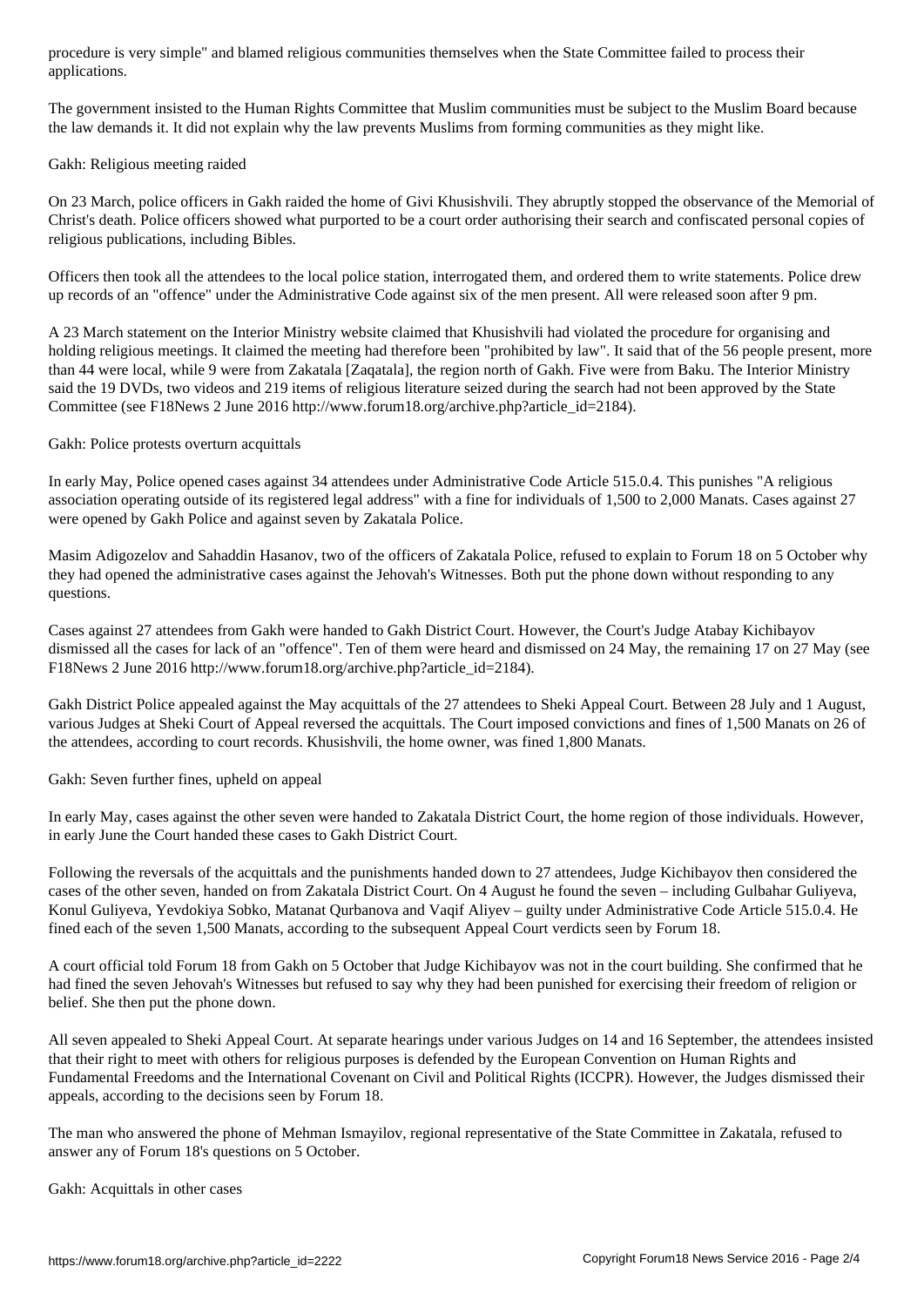On 11 April police in Gakh detained Jehovah's Witnesses Gulara Huseynova and Rasmiyya Karimova for allegedly distributing religious publications. Jehovah's Witnesses insisted to Forum 18 that at the time the two women were simply walking on the street. The officers seized religious publications from their bags and took them to Gakh District Police Station. Later, the police charged both women under the Administrative Code. At a hearing on 12 May, Gakh District Court Judge Kichibayov acquitted both women.

dismissed other cases against individuals accused of violating the strict controls on freedom of religion or belief.

On 15 May, Jehovah's Witnesses Rahim Karimov and Luka Khusishvili talked to a man about the Bible for approximately 15 minutes in a market in Gakh. They had spoken to the man previously, Jehovah's Witnesses told Forum 18. After the two Jehovah's Witnesses said goodbye, police detained them and took them to Gakh District Police Station. They later charged the men under Administrative Code Article 515.0.4. On 9 June, Gakh District Court Judge Kichibayov acquitted the two.

## Fine threats

Police who detain individuals for speaking to others on the street about their faith – or who appear to be preparing to do so – often threaten them with prosecution under Administrative Code Article 515 and fines of 1,500 Manats or more.

On 22 April police in Baku detained Jehovah's Witnesses Khayala Jafarova and Jaarey Suleymanova for talking to their neighbours about their faith. Officers took them to the 35th Police Station. The women were interrogated, ordered to write statements and to sign protocols. Police confiscated all their religious literature, including the Bible. One officer threatened that they would be charged under Administrative Code Article 515 and fined 1,500 Manats. They were released and ordered to return the next day. "The next day, the women were subjected to further verbal abuse and offered release if they would renounce their religion," Jehovah's Witnesses complained to Forum 18.

On 24 July police in Baku detained Gulgaz Novruzova and Rakhila Shukurova "for speaking to people about the Bible in a public park", Jehovah's Witnesses told Forum 18. Officers took them to Khatai District Police Station. "The women were asked why they did not read the Koran and officers sneered at the name Jehovah." An Officer named Sadig threatened to fine the women 1,500 Manats. The women were ordered to write statements before being released.

On 4 August, Jamila Gurbanova and three other female Jehovah's Witnesses planned to go from Barda to Yevlakh in central Azerbaijan to share their beliefs. On the bus, they decided to speak with other passengers about their faith and gave out several pieces of literature. One of the passengers was a State Committee official, who phoned the police. Officers took Gurbanova and the State Committee official to the police station. Officers asked Gurbanova why she preaches Christianity instead of the Koran. They confiscated her religious literature, even though it had the required stickers from the State Committee. Officers threatened to have Gurbanova fined under Administrative Code Article 515.0.4. She was released that evening, having written a statement.

All religious literature produced in, published in or imported into Azerbaijan is subject to prior compulsory censorship. In addition, it can only be sold of distributed in places approved by the State Committee. All religious materials sold must have a sticker noting that they have State Committee approval. State officials have repeatedly denied that this represents censorship (see F18News 1 October 2015 http://www.forum18.org/archive.php?article\_id=2107).

Baku mosque leader's fine upheld

On the afternoon of 23 September, Judge Vuqar Mammadov of Baku Appeal Court upheld the fine on Ahmad Simirov, according to court records. Simirov was leader of a Sunni Muslim Mosque on private land in Qobustan on the southern edge of Baku.

Omar bin Khattab mosque was forcibly closed by the Police, State Security Service (SSS) secret police, Qaradag District administration officials and Anar Kazimov, Baku representative of the State Committee for Work with Religious Organisations.

Simirov had appealed against a fine of 1,500 Manats under Administrative Code Article 515.0.1, handed down by Qaradag District Court on 11 August (see F18News 20 September 2016 http://www.forum18.org/archive.php?article\_id=2216).

Administrative Code Article 515.0.1 punishes "A religious association's leader evading registration of the association with the relevant executive authority [State Committee]" with a fine for individuals of 1,500 to 2,000 Manats.

"I told the appeal hearing that I have no job, and that I can be imam of a mosque on my own property," Simirov told Forum 18 from Qobustan on 6 October. "They told me I couldn't, even if it's my property."

Simirov said it was "pointless" for him to appeal further against the fine through the Azerbaijani court system. But he added that he might bring a case to the European Court of Human Rights in Strasbourg. In the meantime, he said he would have to pay the fine in instalments. "Otherwise they'll seize my property, sell it and take the money from that."